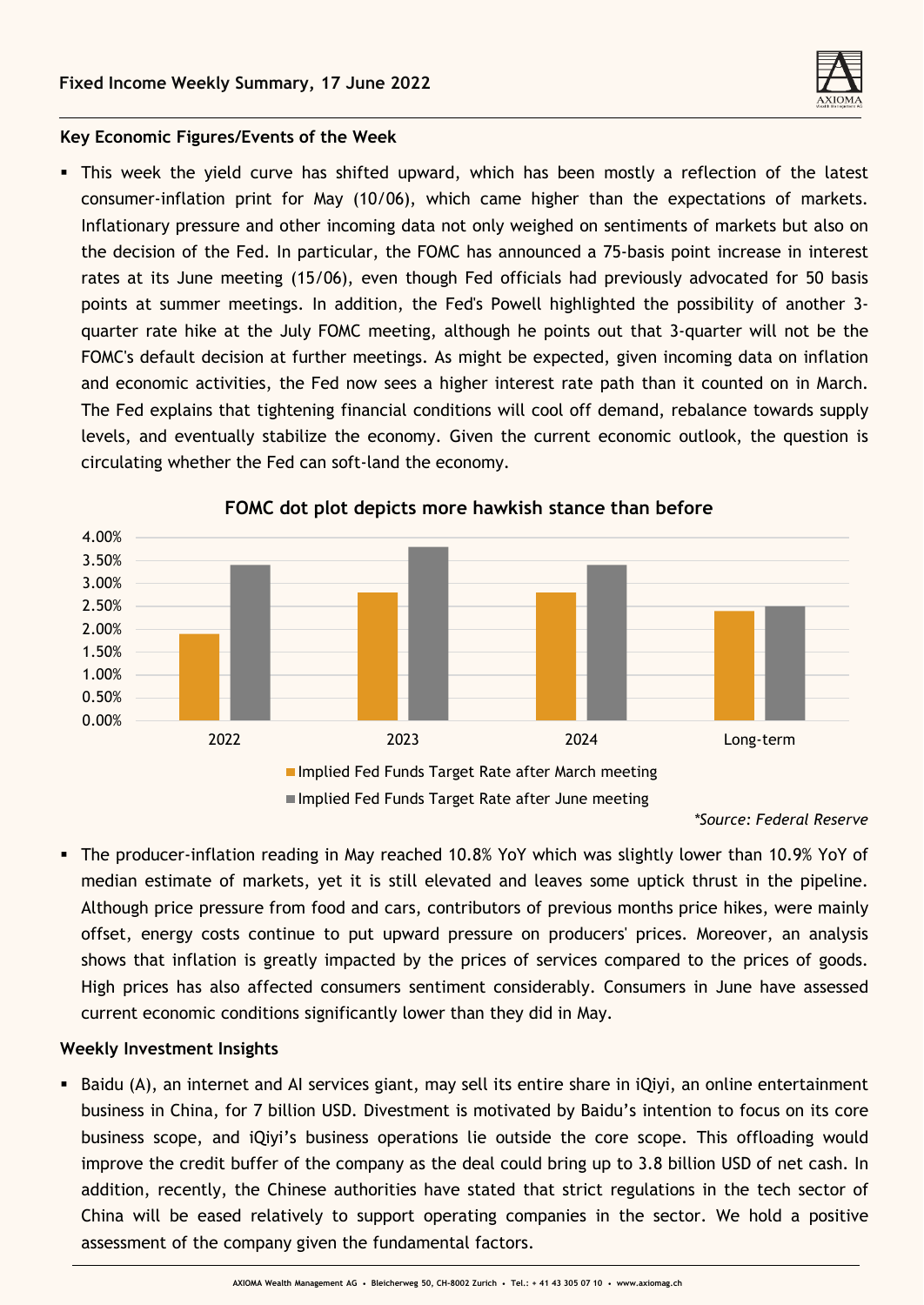

# **Strategy**

Under continued high inflation prints, we are keeping our fixed income strategy unchanged and are focusing on moderate credit risk along with low to medium duration.

**We hope you will find this information useful and we will be glad to answer your questions.**

AXIOMA Wealth Management AG Bleicherweg 50, CH-8002 Zurich Tel.: + 41 43 305 07 10 info@axiomag.ch www.axiomag.ch



Verband Schweizerischer Vermögensverwalter | VSV<br>Association Suisse des Gérants de Fortune | ASV<br>Associazione Svizzera di Gestori di Patrimoni | ASG<br>Swiss Association of Asset Managers | SAAM